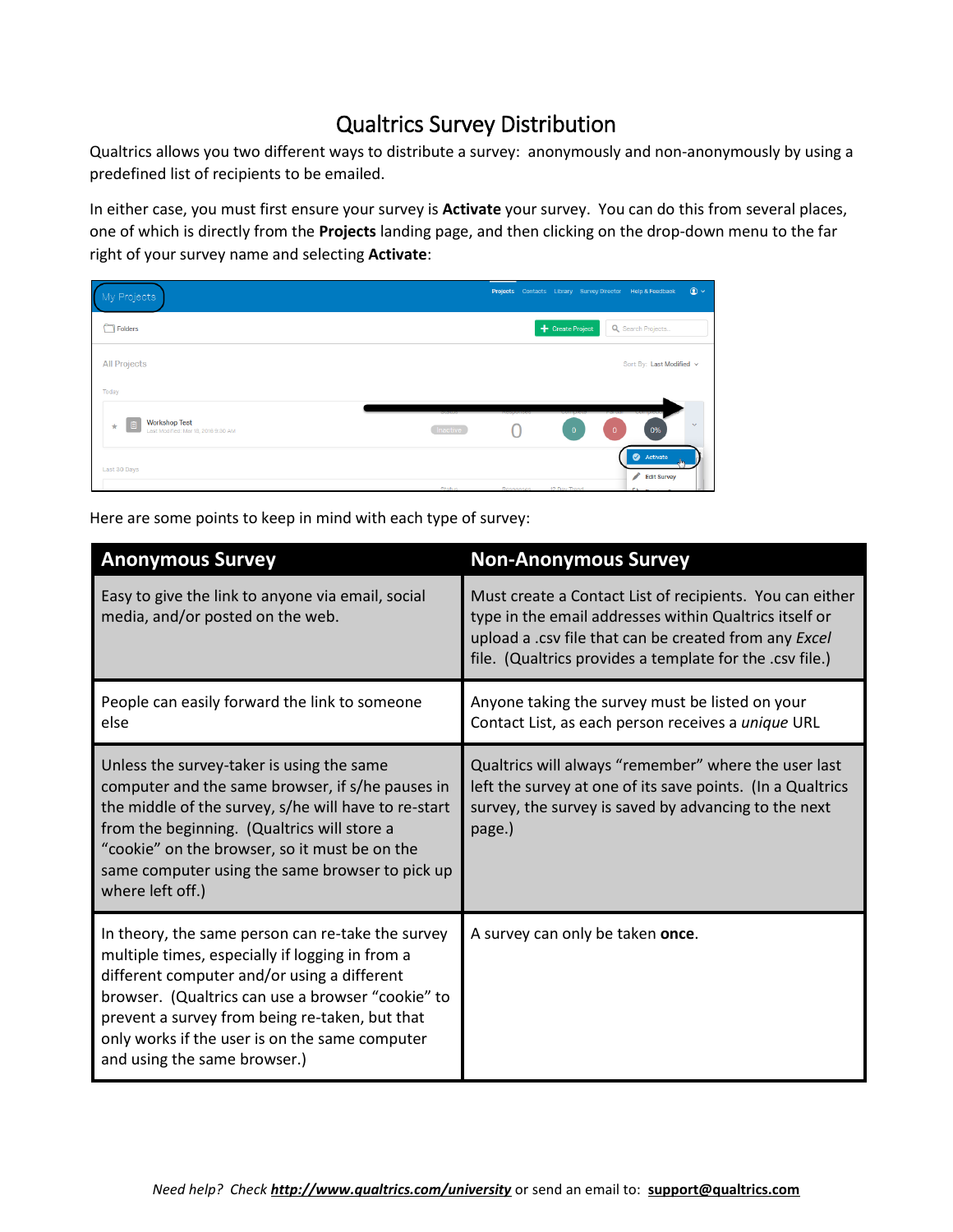### Double-Check Your Survey Options

Click on the name of your survey, and from the Survey tab select **Survey Options**:

| Look & Feel \ Survey Flow<br>Survey Options<br>Tools $\sim$ |
|-------------------------------------------------------------|

This will lead to a screen with several options available (more than what is shown below), some of which will come into play depending on your ultimate choice of whether you are doing an anonymous or non-anonymous survey:

| <b>Survey</b><br>Experience | Back Button. Enable respondents to change their responses.<br>V<br>Save and Continue. Allow respondents to save and continue later.<br>Show Question Numbers. Great for previews. For participants, try a Progress Bar instead.<br>Use Custom Survey Validation Messages                                                                                            |
|-----------------------------|---------------------------------------------------------------------------------------------------------------------------------------------------------------------------------------------------------------------------------------------------------------------------------------------------------------------------------------------------------------------|
|                             | $\blacktriangleright$ The language the survey is written in.<br><b>Survey Language:</b><br>English<br>Online Survey Software   Qualtric   This text will appear in the browser as the window or tab title.<br><b>Survey Title:</b><br><b>Meta Description:</b><br>Qualtrics sophisticated online sur Search engines and social media services use this description. |
| <b>Survey</b><br>Protection | Open Access. Allow anyone to take this survey.<br>$\circledcirc$<br>By Invitation Only. Prevent people from taking the survey using an anonymous survey link.                                                                                                                                                                                                       |
|                             | Password Protection. This password must be entered to take this survey:                                                                                                                                                                                                                                                                                             |
|                             | Prevent Ballot Box Stuffing. Keep people from taking this survey more than once.                                                                                                                                                                                                                                                                                    |
|                             | HTTP Referer Verification. The user must come from this URL to take the survey:                                                                                                                                                                                                                                                                                     |
|                             | Prevent Indexing. A tag will be added to the survey to prevent search engines from indexing it.                                                                                                                                                                                                                                                                     |

A few things to bear in mind:

- **Open Access** will have to be enabled if you plan on doing an anonymous survey. Do not worry that they say "anyone" can take the survey. That really means "anyone" who has the link!
- **Prevent Ballot Box Stuffing** is especially useful for anonymous surveys. It will place a browser "cookie" on a user's browser to prevent them from re-taking the survey. However, this can backfire on a shared device, since the "cookie" will be saved regardless of the user. (Plus, a savvy user can simply go to a different computer or use a different web browser to submit an additional survey or two.)
- **Anonymize Response** is only necessary if you are using a Panel for an email to announce the survey, and is generally **not** recommended unless you truly want all responses to be anonymous and not record any information about the individuals who responded. This is **not** "un-doable" if you have a change of heart later.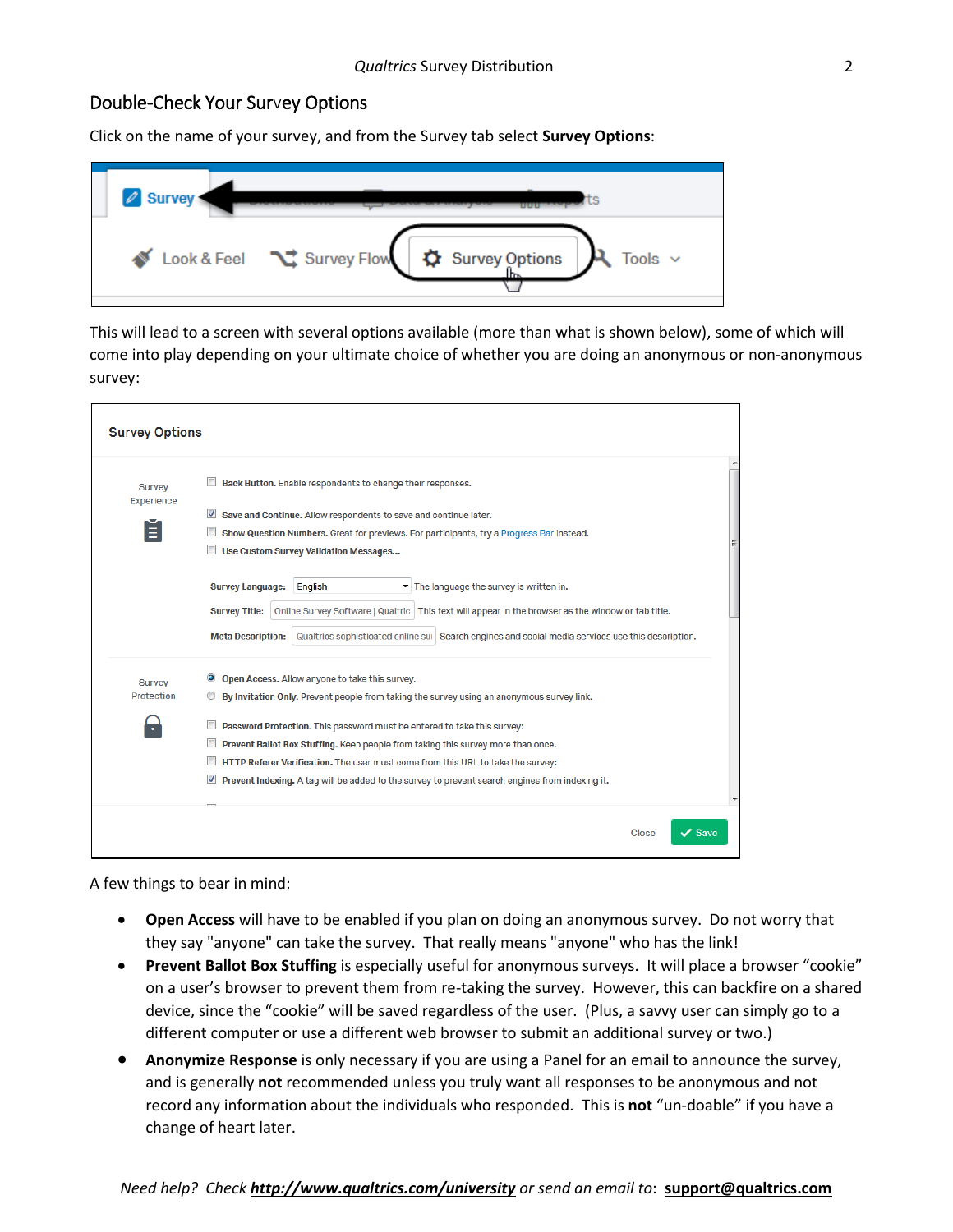## Anonymous Survey

This is the easiest to set up, since all you need is a link. You can either click **Activate** from the screen shown at the top of this handout or click the **Distributions** tab while editing the survey. (See our other handout, *Creating a Qualtrics Survey*, for additional information.) *Qualtrics* will give you a URL to copy-and-paste into an email message or use elsewhere.

## Non-Anonymous Survey

#### **Does a Non-Anonymous Survey Mean I Can See Which Individual Respondent Said What?**

Basically, yes. The **View Results** tab *does* allow that, as it will display a list of who responded to your survey as well as clickable links to view individual responses. As explained above, there is an option using the **Survey Options** feature to **Anonymize Responses**, but that's not recommended because it is NOT reversible. Still, if you truly want to use the contact list method outlined below to send out emails with unique links to each survey-taker, you *can* make the survey responses anonymous.

Creating a non-anonymous survey requires creating what Qualtrics calls a **Contact List** of recipients. (This has historically been called a "panel" in the past, so don't be surprised if you see mention of a Panel in some of their online help.) First, you must create a contact list by clicking on the **Contacts** link at the top of any *Qualtrics* screen, and then the **Create Contact List** button:



You will then be asked to give the new Contact List a unique **Name** and (optionally) a **Folder** where you want to store it on the Qualtrics server. After doing so, you will reach a very important screen regarding how you want to add in names and email addresses to your contact list: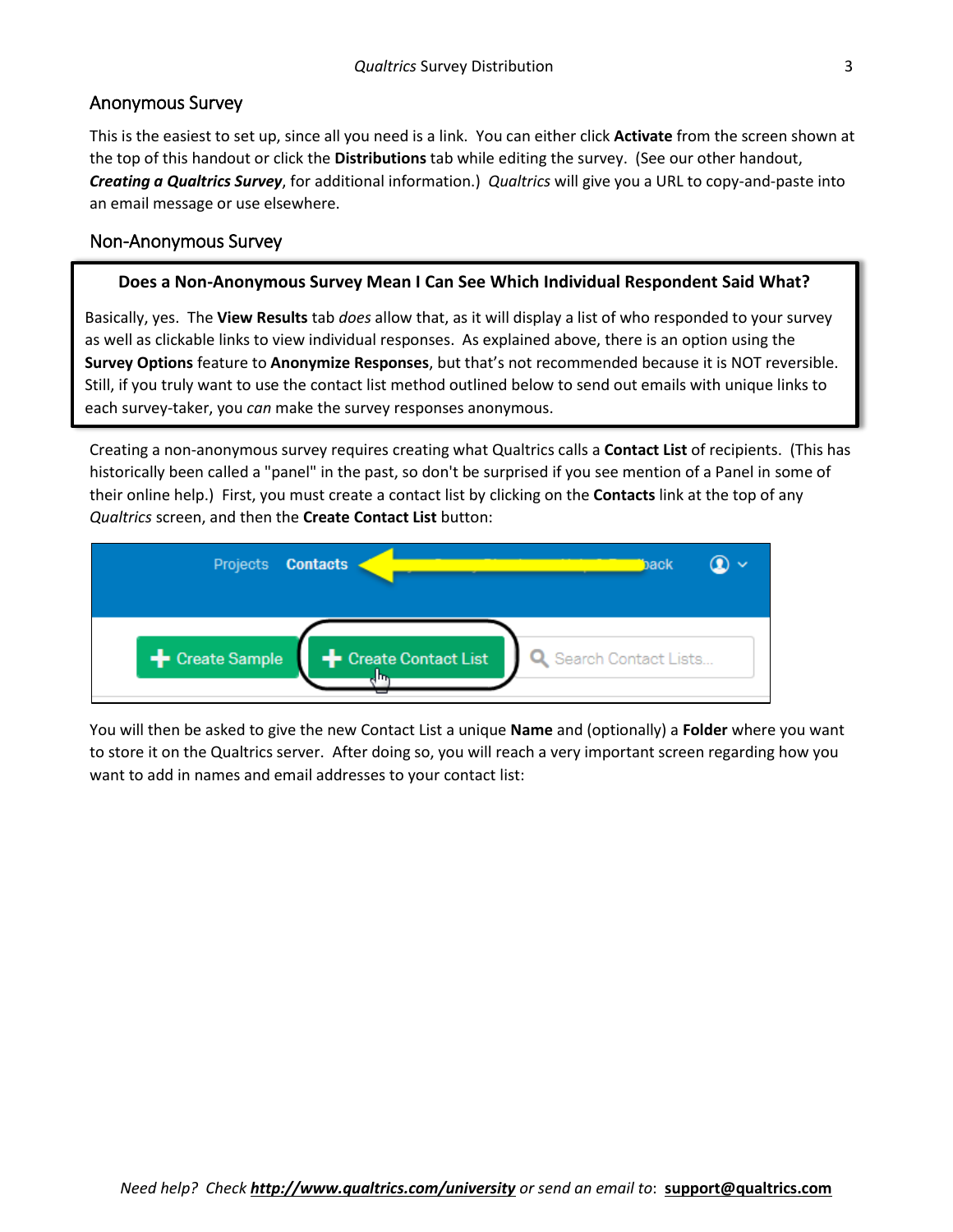| <b>Add Contacts</b>                                               |                                                                                                                                                                        |
|-------------------------------------------------------------------|------------------------------------------------------------------------------------------------------------------------------------------------------------------------|
| <b>Import From a File</b><br>Add Manually<br>Import From a Survey | File Requirements                                                                                                                                                      |
|                                                                   | . The first row must have the field<br>names for each column.<br>· Each row must have a primary<br>email address (Email). All other<br>fields are optional (FirstName, |
| <b>Show Options</b><br><b>G</b> Reload<br>Browse                  | LastName, etc.)<br>. The maximum file size is 100mb.<br>Updating Existing Contacts<br>· Use a 'RecipientID' column                                                     |
|                                                                   | containing recipient IDs and add<br>any optional fields<br>• Contact data will be updated. New<br>fields will be added as necessary.                                   |
|                                                                   | Example Document                                                                                                                                                       |
|                                                                   | L. Add Contacts<br>Skip this step                                                                                                                                      |

The first tab, **Import From a File** will be the one used most often and is covered below.

On the other hand, if you are *absolutely* allergic to using *Excel* you can indeed opt to select **Add Manually**, which will result in a screen like this:

|                    | <b>Add Contacts</b>                       |                   |                  |                                |          |          |
|--------------------|-------------------------------------------|-------------------|------------------|--------------------------------|----------|----------|
|                    | <b>Add Manually</b><br>Import From a File |                   |                  |                                |          |          |
|                    | Email                                     | <b>First Name</b> | <b>Last Name</b> | <b>External Data Reference</b> | Language | ÷        |
|                    |                                           |                   |                  |                                |          |          |
|                    |                                           |                   |                  |                                |          |          |
|                    |                                           |                   |                  |                                |          | $\equiv$ |
| $\curvearrowright$ |                                           |                   |                  |                                |          |          |

Trust us, though, you *really* want to **Import From a File**. (Even if you're allergic to *Excel*—which is a curable allergy.)

## Import from a File

If this is your first time doing this, it is not a bad idea to click the **Example Document** link shown on the right side of the first screen capture on this page to download a sample CSV file: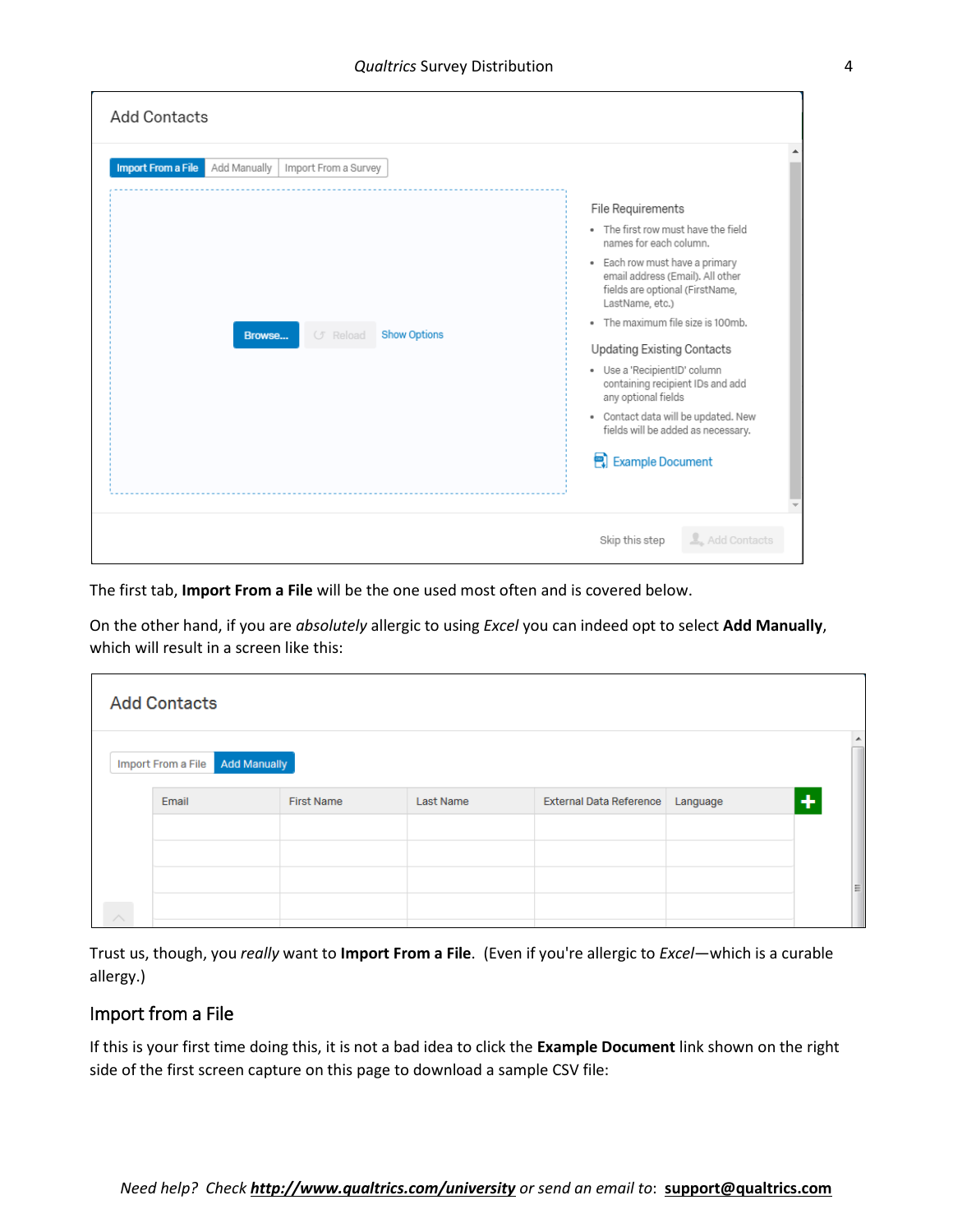

The sample file is already in the .csv format and will look like this when opened in *Excel*:

|      |     | 1   FirstName   LastName   PrimaryEmail | ExternalDataReference   EmbeddedDataA   EmbeddedDataB |  |  |
|------|-----|-----------------------------------------|-------------------------------------------------------|--|--|
| John | Doe | John_Doe@email.com                      |                                                       |  |  |
|      |     |                                         |                                                       |  |  |
|      |     |                                         |                                                       |  |  |

**Keep** the first row for column headings. Technically, *only* the PrimaryEmail column is *required*. The others (even the names) are optional, though you should use the names if you plan to generate a personalized email message, as described below. The **ExternalDataReference** column is primarily used for ID numbers; it is meant for any data that can be used as a reference point in another information system. The **EmbeddedData** columns are for possible items like job title, company name, etc., all of which could be used by you in a personalized email to the individuals or for your own records. When you save this spreadsheet, **be sure to save in the .CSV format and** *not* **as an Excel file!**

Your next step after creating a panel is to upload it. You can either **Browse** to the file as shown in the screen capture at the top of page 4, or—if you first downloaded the sample and saved your own CSV file—you can upload it from the **Contacts** area by clicking the drop-down arrow next to the name of the list you created and selecting **Import List**:

| Sample Workshop Panel<br>m<br>Last Modified: Dec 22, 2016 8:35 AM | Members | Type<br><b>Mailing List</b> | $\sim$                                                                |
|-------------------------------------------------------------------|---------|-----------------------------|-----------------------------------------------------------------------|
|                                                                   |         |                             | Export List<br>Import List<br>Send Email to List<br>Edit List Details |

The above will bring you back to the screen shown at the top of page 4, where you can click the **Browse** button and upload it.

After doing so, just click the **Add Contacts** button that you will see on the dialog box. After a few seconds, you will see *Qualtrics* display a "progress" dialog box such as the one shown below: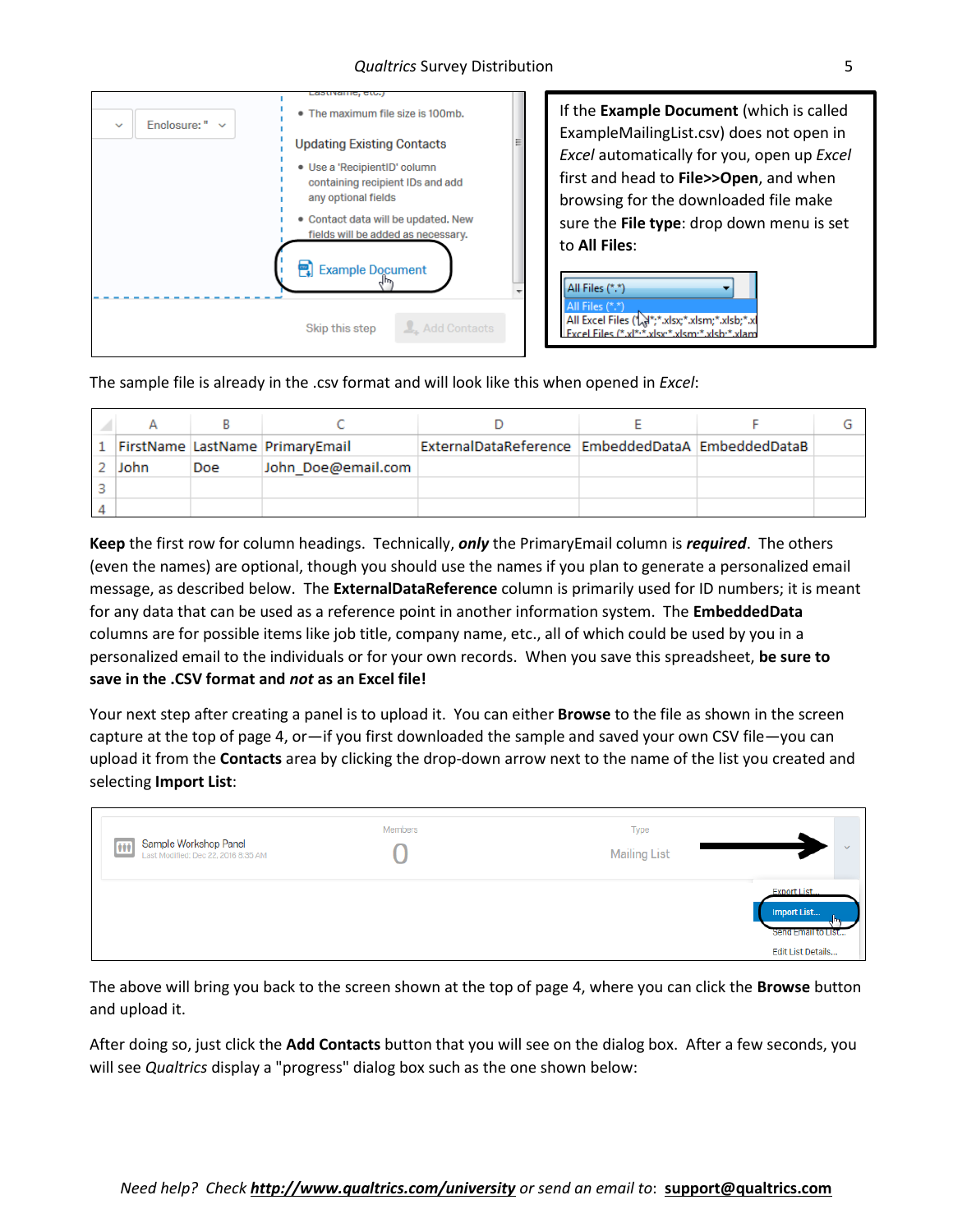|   |                                  | Current Jobs: 1                                          |  | $\ddot{\mathbf{\Omega}}$ List Options $\sim$ |  |
|---|----------------------------------|----------------------------------------------------------|--|----------------------------------------------|--|
|   | Jobs in progress/complete        |                                                          |  |                                              |  |
|   | Jobs for 'Sample Workshop Panel' |                                                          |  |                                              |  |
|   | <b>All Others</b>                |                                                          |  |                                              |  |
| Ø | <b>View Contact List</b>         | Sample Workshop Panel Import Started 2016-12-22 07:49:32 |  |                                              |  |
|   |                                  |                                                          |  | 100.00%                                      |  |
|   |                                  |                                                          |  |                                              |  |

#### You can, of course, click **View Contact List** (circled above) to ensure that the list was imported properly:

| Opted In | <b>First Name</b> | <b>Last Name</b> | Email                       |
|----------|-------------------|------------------|-----------------------------|
| Ø        | <b>Bruce</b>      | Wayne            | bwayne@wayneenterprises.com |
| ల        | Darth             | Vadar            | dvadar@empire.gov           |
| ల        | Luke              | Skywalker        | Iskywalker@rebelbase.org    |
| ◙        | Harry             | Potter           | hpotter@hogwarts.edu        |
| ✅        | Leia              | Organa           | lorgana@rebelbase.org       |

## Sending an Email to Announce a Survey

Now that you have a Contact List for your survey, you are ready to compose an email (with a link) announcing it. This link will be a *uniquely-generated* link for each recipient.

Load up your survey from the **Projects** link if it is not already, and from the **Distributions** tab click **Emails** and finally **Compose Email:**

| My Projects > Workshop Test ~         |                                                                             | <b>Projects</b><br>Contacts       |
|---------------------------------------|-----------------------------------------------------------------------------|-----------------------------------|
| Distributions 1<br>8 Survey<br>Ħ      | Data & Analysis<br>$\left[\begin{matrix}\right]\end{matrix}\right]$ Reports |                                   |
| <b>Pause Response Collection</b><br>Ø |                                                                             |                                   |
| <b>Distribution Summary</b><br>≡      |                                                                             |                                   |
| <b>Anonymous Link</b>                 |                                                                             | Distribute your survey via email. |
| Emails<br>⊠                           |                                                                             | 3                                 |
| <b>Personal Links</b>                 |                                                                             | <b>Compose Email</b>              |
| Social Media                          |                                                                             |                                   |

*Need help? Check <http://www.qualtrics.com/university> or send an email to*: **[support@qualtrics.com](mailto:support@qualtrics.com)**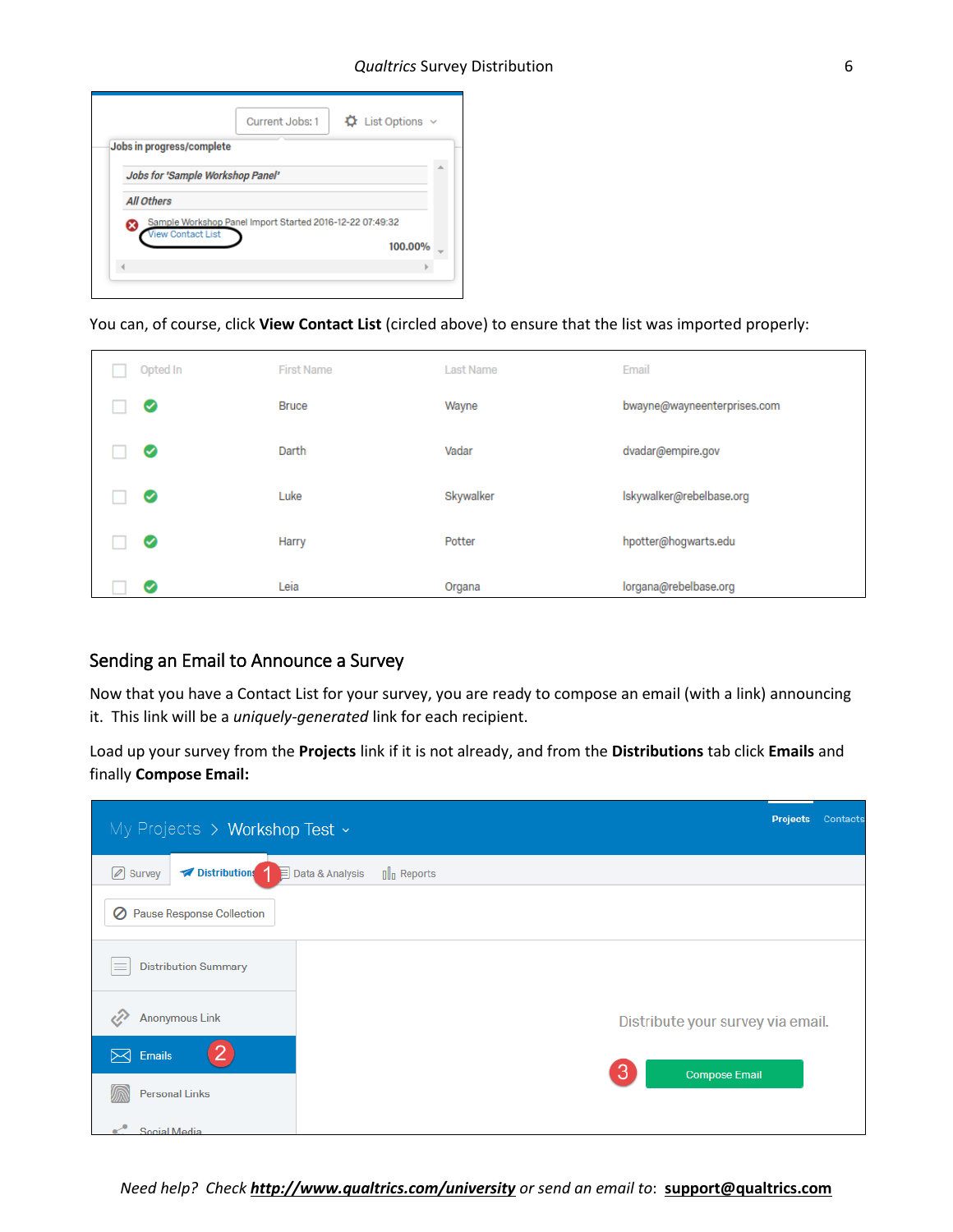Next, you will see a screen to start writing the email, but you first want to click on the **Select Contacts** list next to the **To:** field. From the **Select Contacts** drop-down menu, head to **My Library**, find your survey name, and finally click **Select Entire Contact List**:

| <b>Compose Email</b> |                                                                |                      |                                   |
|----------------------|----------------------------------------------------------------|----------------------|-----------------------------------|
| To:                  | Select Contacts v                                              |                      |                                   |
|                      | + New Contact List                                             | om Name              | Reply-To Email                    |
| From:                | Use Contacts From a Library                                    | len Black            | kblack@dom.edu                    |
| When:                | My Library: Ken Black<br>Organization Library: Self Enrolled > | Q Search             | Q                                 |
|                      |                                                                | + New Contact List   | ✔ Select Entire Contact List<br>╖ |
| Subject:             | Subject                                                        | 3<br>Workshop Sample | Samples<br>5                      |
|                      | Load Message v                                                 |                      | Select an Individual              |
| Message:             | ren i<br>$\mathbf{I} = \{ \mathbf{a} \}$ . For<br>⌒<br>80 Q m  |                      | Darth Vadar - dvadar@empire.gov   |

Next, select **When** you want the email to be sent out. There is a drop-down menu of standard choices. And, of course, type in a **Subject.**

Finally, in text editor for the email message itself, **do not** alter any of the information already given to you, as that is where the personal links will be generated. However, you are welcome to add whatever you like **above** that information. In fact, you can even **personalize** some of the message, assuming the fields to be used were input within the contact list information. You can do this by clicking the "piped text" icon in the text editor (see circled area in screen capture below) and selecting the field you wish to input from your Panel. This makes the capability very similar to a mail merge done in *Word*: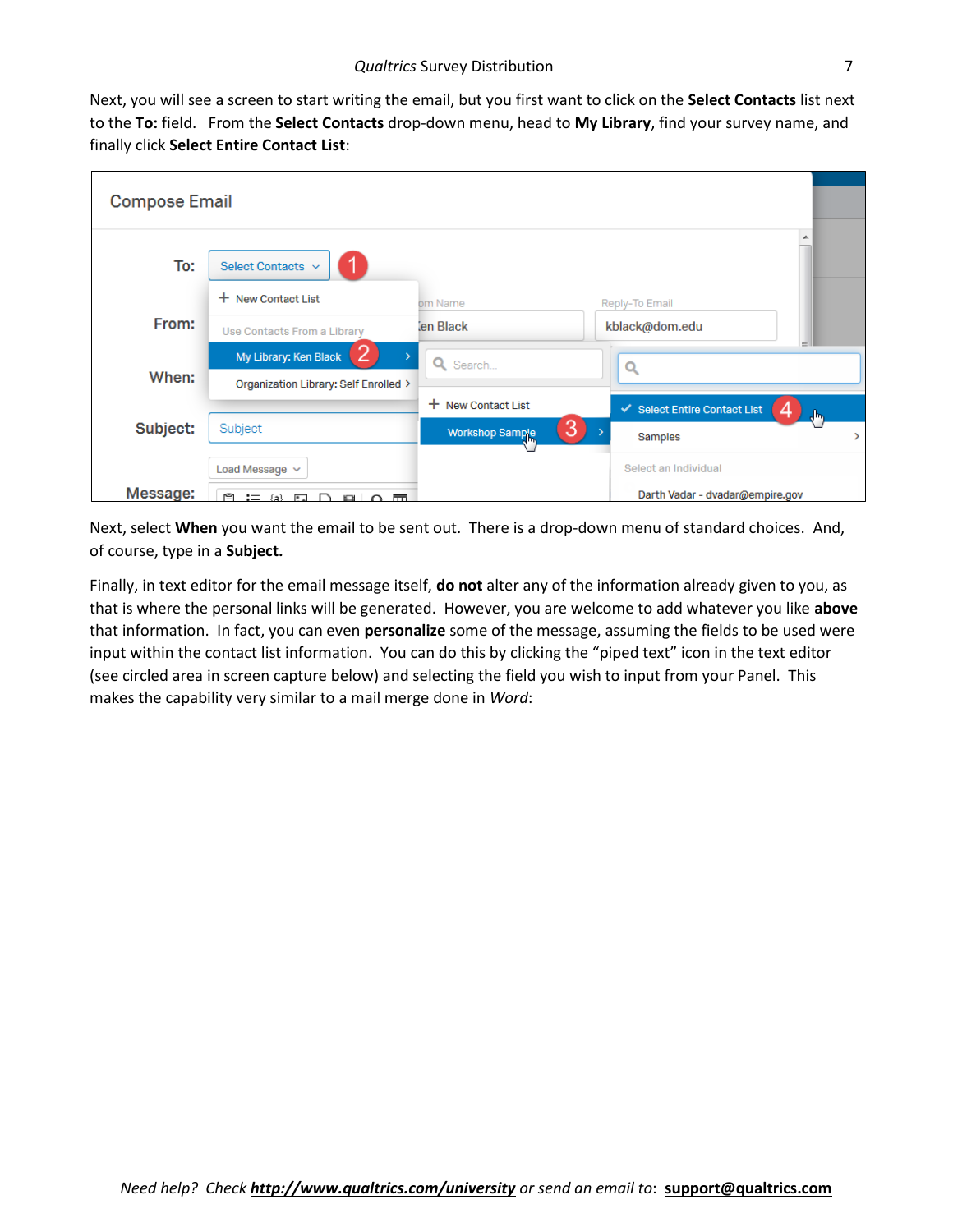| <b>Compose Email</b>         |                                                                                                                 |
|------------------------------|-----------------------------------------------------------------------------------------------------------------|
| Subject:                     | <b>DU Sports Survey</b><br>$\checkmark$                                                                         |
|                              | Load Message $\vee$<br>Save As                                                                                  |
| Message:                     | Ĩ<br>$\Omega$ $\boxplus$<br><b>非理量:</b><br>Source<br>亖<br>$\equiv$ $\top$<br>8<br>⊜<br>亖<br>eş<br>÷<br>{a}<br>↞ |
|                              | $x_e$ $x_e$<br>$\mathbf{I}_{\mathsf{x}}$<br>$\mathbf{A}$ - $\mathbf{A}$ -<br>Fo Pipe text from a                |
|                              | ><br><b>Survey Question</b><br>Dear<br>>                                                                        |
|                              | <b>Embedded Data Field</b><br><b>Follow</b><br>$\rightarrow$<br><b>Web Service</b><br>\${I://Sur                |
|                              | $\rightarrow$<br><b>Survey Links</b><br>hternet browser:<br>Or copy                                             |
|                              | \${I://Sur<br>><br>Date / Time                                                                                  |
|                              | ><br>Follow the<br><b>Opt Out Link</b><br>S{I://OptO                                                            |
|                              | $\rightarrow$<br><b>Contacts Field</b><br>$\bullet$<br><b>Recipient First Name</b><br>dh,                       |
|                              | <b>Recipient Last Name</b>                                                                                      |
| <b>Show Advanced Options</b> | <b>Recipient Email</b><br>$\checkmark$<br>Send in 1 hour<br>Email                                               |
|                              | <b>External Data Reference</b>                                                                                  |

Here is a sample of an email that contains such text: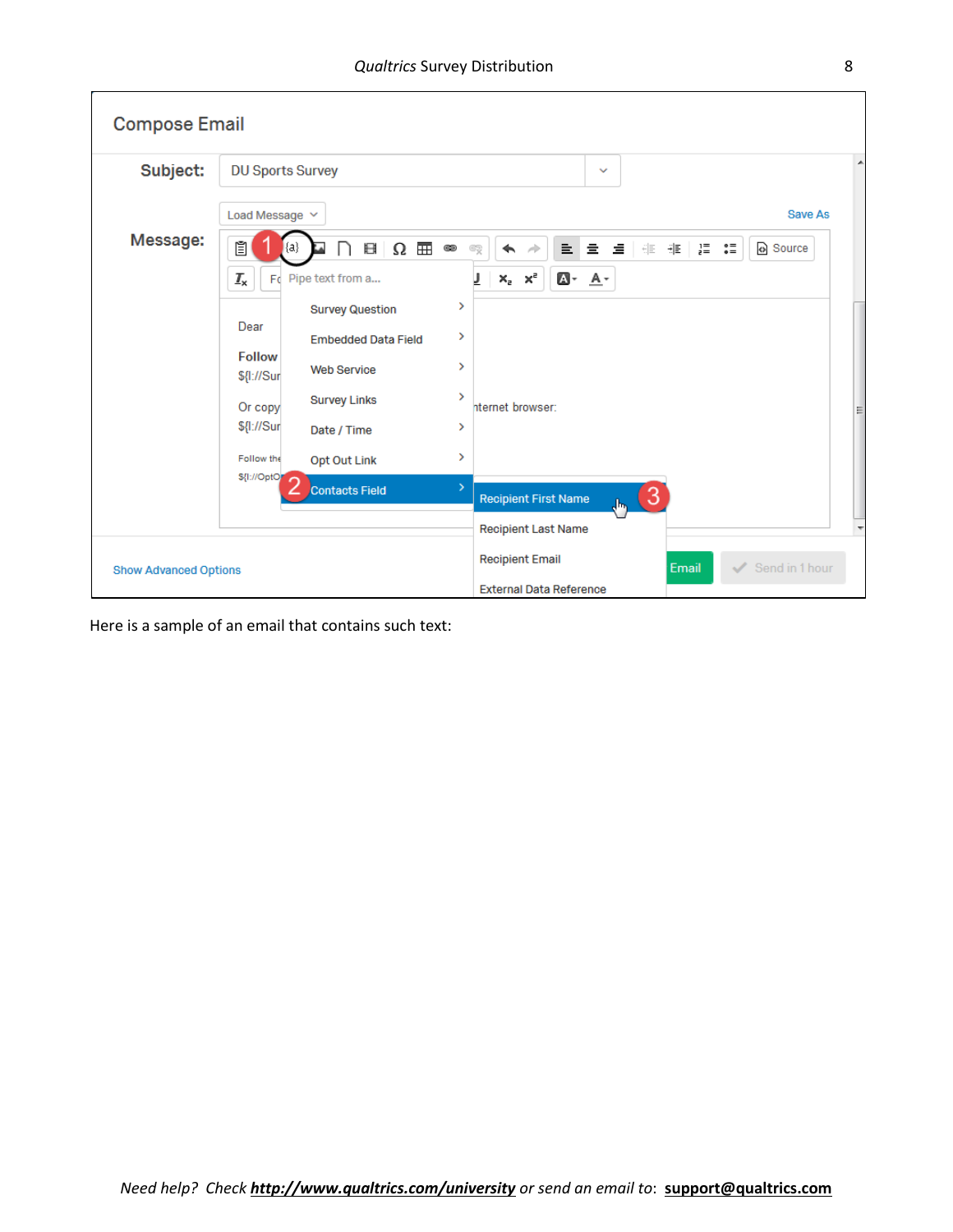| <b>Compose Email</b>         |                                                                                                                                                                                                                           |
|------------------------------|---------------------------------------------------------------------------------------------------------------------------------------------------------------------------------------------------------------------------|
| Subject:                     | <b>DU Sports Survey</b><br>$\checkmark$                                                                                                                                                                                   |
|                              | Save As<br>Load Message $\vee$                                                                                                                                                                                            |
| Message:                     | Ĕ<br>量量<br>${a}$<br>6월<br>HE HE SE<br>這<br>$\blacksquare$<br>Source<br>$\stackrel{\bullet}{\triangle}$<br>亖<br>8<br>Ω<br>⊜<br>et<br>$I_{\rm x}$<br>$x_e$ $x_e$<br>$\mathbf{A}$ - $\mathbf{A}$ -<br>υ<br>в<br>Font<br>Size |
|                              | Dear \${m://FirstName}:<br>Please take about 5 minutes from your busy day to complete this survey on Domincan University sporting<br>events. The link below is unique to you and cannot be shared.                        |
|                              | The survey will close in 14 days.<br>Thank you for your time!<br>Follow this link to the Survey:<br>\${I://SurveyLink?d=Take the survey}                                                                                  |
|                              | Or conv and naste the LIRL below into your internet browser:                                                                                                                                                              |
| <b>Show Advanced Options</b> | <b>Send Preview Email</b><br>Send in 1 hour<br>Cancel                                                                                                                                                                     |

In case you are a bit concerned over what the final product will look like, Qualtrics has thoughtfully provided the ability to send a test message, courtesy of the **Send Preview Email** button at the bottom.

Unfortunately, any *piped text* will not work on this test email, since the test email is not using your contact list. Additionally, there is a **Show Advanced Options** link that you should check out. For example, one of the advanced options is to set a time for the survey link to **expire**, which is handy if you forget to de-activate the survey on your own.

#### View Responses

There are many options for this, which you can consult Qualtrics help about, but the simplest way to do a quick review of survey responses is by clicking on your survey name from the **Projects** page, and then clicking the **Reports** tab, where you will immediately see a question-by-question summary of responses.

Using the **Report Options** drop-down menu, there is the ability to **export** a report to *Word*, a PDF, or a CSV file. You can also make a report "public" by placing it on the web, complete with the ability to password protect it so that it is (somewhat) private.

More options, however, are available under the **Printed Report** area. To get a printed report, to the **Reports** tab, again assuming you have your survey open. From there, click on **Printed Reports** and then **Create New Report:**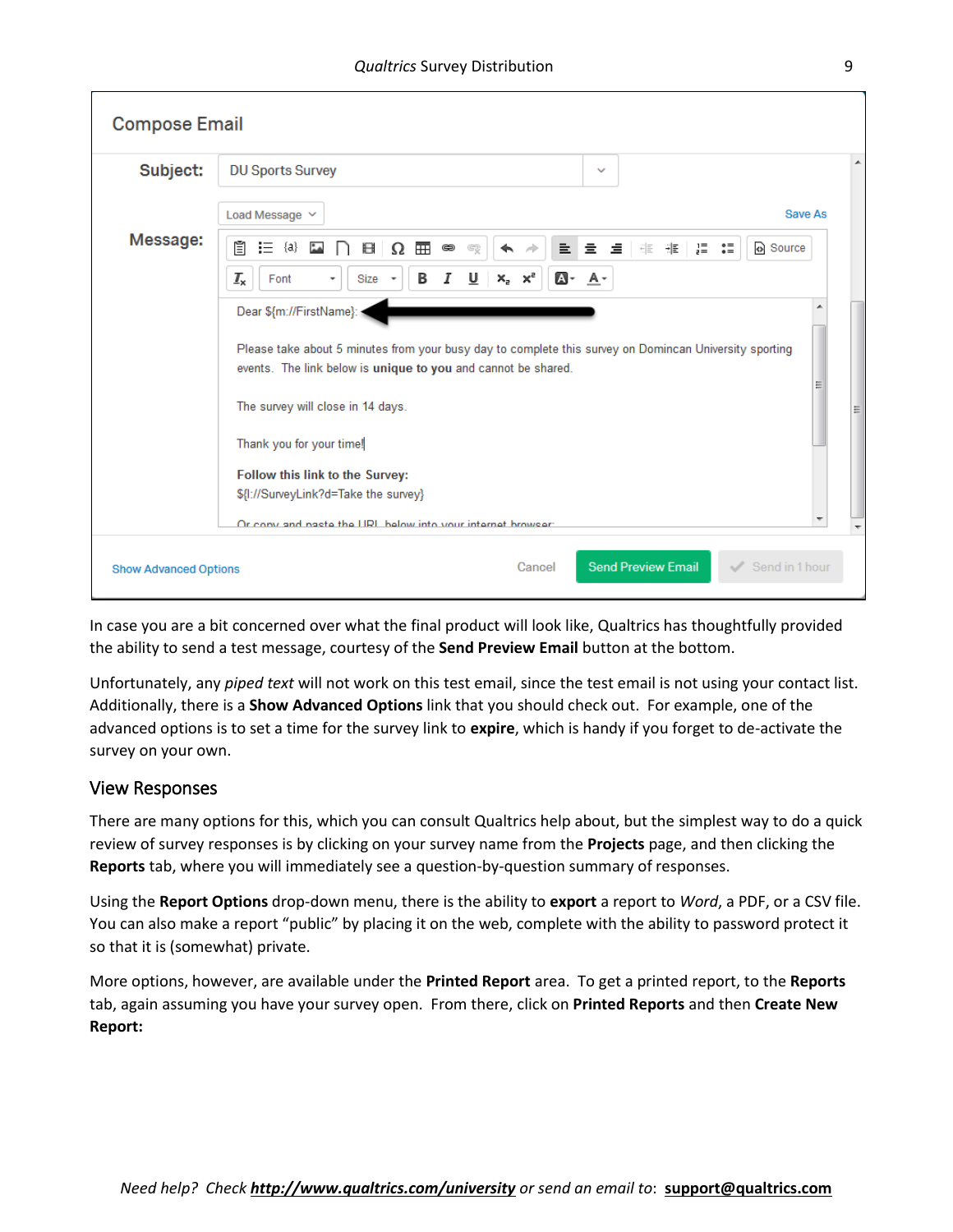| 2 Survey <b>Ø</b> Distributions ■ Data & Analysis II Reports |                                  |
|--------------------------------------------------------------|----------------------------------|
| Results Finted Reports                                       |                                  |
|                                                              | <b>+</b> Create New Report Q Sea |

You will next arrive on a screen where you can select how detailed a report you want, and even the ability to exclude some questions:

| <b>Generate Report</b>                                                         |                                                                           |                                                |                            |                            |   |
|--------------------------------------------------------------------------------|---------------------------------------------------------------------------|------------------------------------------------|----------------------------|----------------------------|---|
| <b>Page Size</b><br>Use Page SizeLetter<br><b>Select Layout</b><br>-<br>-<br>÷ |                                                                           | 50 <sub>1</sub><br>40<br>$\infty$<br>20<br>to: | 50<br>40<br>30<br>20<br>50 | 50<br>40<br>30<br>$\infty$ | Ξ |
| <b>Title, Table</b>                                                            | Title, Table, Stats                                                       | Title, Graph, Table                            | Title, Graph               | Title, Graph, Table, State |   |
| <b>Select Questions (8)</b>                                                    | Select All Select None<br>2Q2 How often do you attend DU sporting events? |                                                |                            |                            |   |
|                                                                                |                                                                           |                                                | Cancel                     | Generate Report            |   |

After the report is generated by clicking **Generate Report**, there are additional options from the **Report Options** button: